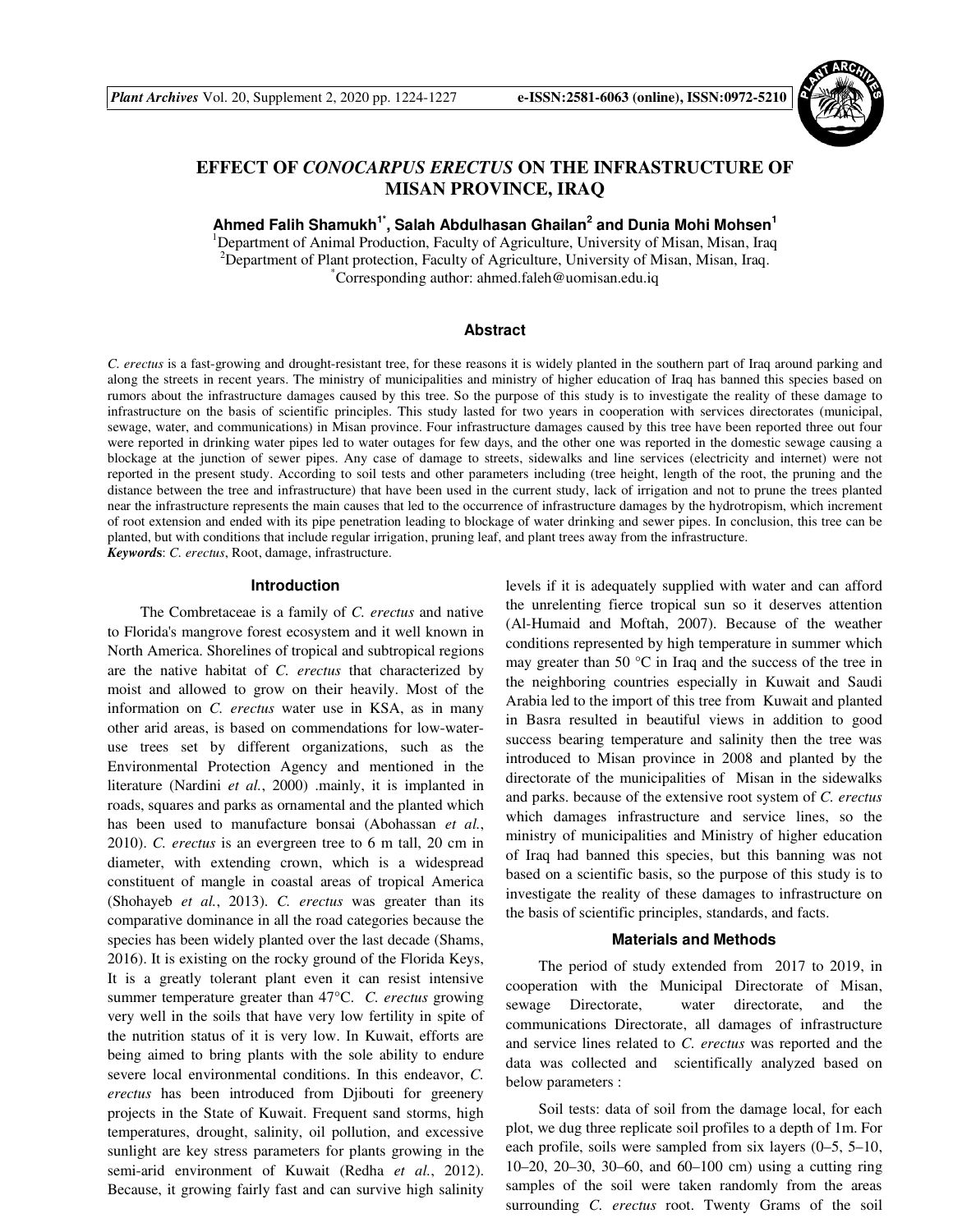samples from various depths were collected. Then all collected samples were mixed together for each tree. Allimportant tests for the soil samples which included: EC (dc/m) and soils texture were implemented at the Sugar Company lab in Misan.

### **Other parameters**

 Tree height, length of the root, the pruning and the distance between the tree and infrastructure) were reported.

# **Results**

According to the recorded data, the results of the current study showed that four cases of damage caused by *C. erectus* to the infrastructure, three cases of them were reported in drinking water pipes in residential areas (Al-Ressala, Al-Wahda, and Al-Shobana) led to water outages in residential areas for few days (Fig. 1, 2, 3), and one was reported in the domestic sewage (in Alsadekh sector) causing a blockage at the junction of sewer pipes (Fig. 4). Any case of damage to streets, sidewalks and line services (electricity and internet) were not reported in the present study.

# **Results of soil tests:**

Three types of soil texture (clay loam, sandy loam, loam) were noticed in the studied cases. The average EC of soil was (7, 3 - 11, 4).

#### **Results of other parameters**

 The present study revealed that the average height of *C. erectus* was ranging from 3.5 to 4.5 meters and the mean age of trees was (6-7) years. *C. erectus* trees had a mean root length (2.3 - 3.4) Meters. All trees in the studied area did not get pruning throughout the growth period and all trees were submitted to irregular Irrigation periods.

# **Discussion**

Despite that a lot of people consider that *C. erectus* is a beautiful tree, fast growth and trimming, some of them did not advise to be planted in front of their house gardens and others decided to uproot the tree due to its influence on infrastructures and large quantities consumption of water. In contrast, others still planted it because they recognized the bad influences of the tree may attribute to wrong handling and the lack of irrigation and avoid pruning ended with roots extension and infrastructure damage. This controversy of two scenarios is motived the researchers to be subjected to these opinions to scientific criteria and in situ study to recognized the right factors underlying these views. Tree roots can conflict with many infrastructure elements, drinking water pipes and domestic sewage. Tree roots cause enormous damage to infrastructure elements each year, and repair of this damage has been costed of cities, the present study showed that extension of roots reached to 2, 7 meters and this may be beyond the damage of infrastructure elements and sewer pipes (Randrup *et al.*, 2001). This damage may be attributed to unprofessional gardening practice that included irrigation deficit and pruning missing. The irrigation periods of the present study found to be ranged from one to three times per week and this considered as irrigation deficit because these tree needed short irrigation intervals (every day and every 2 days) to give higher values of plant height, stem diameter and number of branches than other long irrigation intervals (Al-Jamaan, 2008). Irrigation reduction encouraged the root to shoot ratio usually rise as a result of irrigation treatments largely because the decrease in shoot growth is not matched by an equivalent loss of root development. Pruning missing in cases of the current study is leading to a persistent tendency towards a positive correlation between roots and shoots, an increase in the size of tops being accompanied by an increase in the size of roots (Ong *et al.*, 2015). Although significant variations in the relative distribution of the growth rate of tops and roots occur in nature and may readily be induced by the change in environment, the fact remains that there is a persistent positive correlation in size of tops and roots regardless of the wide variations induced by special conditions (Ong *et al.*, 2015). In the present study, the soil textures had not been showing a noticeable reduction in the root growth of *C. erectus*. This may be reflected root interactions of tree areas in semi-arid environments inevitably mean a greater presence of coarse woody roots spread to deeper soil depths. Over time these roots systems will alter their environment and facilitate storage and uptake of water and nutrient availability (Archer *et al.*, 2002). Also, another study showed compatible results with the present study that illustrated the effects of soil texture and bulk density on root growth at near-optimum soil water contents. There was another study, which nonagreeable with the present study, showed an effect of soil texture on root growth on the sandy soils reached ten times higher than on the clay soils for both species (Weemstra *et al.*, 2017). The results of the current study showed that *C. erectus* seedlings tolerating high salt concentration of sodium chloride that is well-matched with another study done by (El-Juhany and Aref, 2005). Furthermore, the all abovementioned factors had been given potential effects toward increment of root extension and ended with its penetration of pipe as a global problem where it was proliferating inside sewer pipes due to hydrotropism of roots that mediated the root movement into areas of high resource (Fulgham, 2019).

#### **Conclusions**

The study showed the main reasons why the roots of the *C. erectus* have been damaged in infrastructure .here, we have to suggest some solutions to get rid of the damage, because the tree bears the environment and gives beautiful green growth. 1- Regular irrigation.so that the root does not extend too deep and cause damage to infrastructure. 2- Pruning leaf to reduce water loss. 3 - plant trees away from the infrastructure, This tree can be used as a windbreaker around the cities, or forest being the tree talking of lack of water and own a powerful root and growth of its vegetative all dense.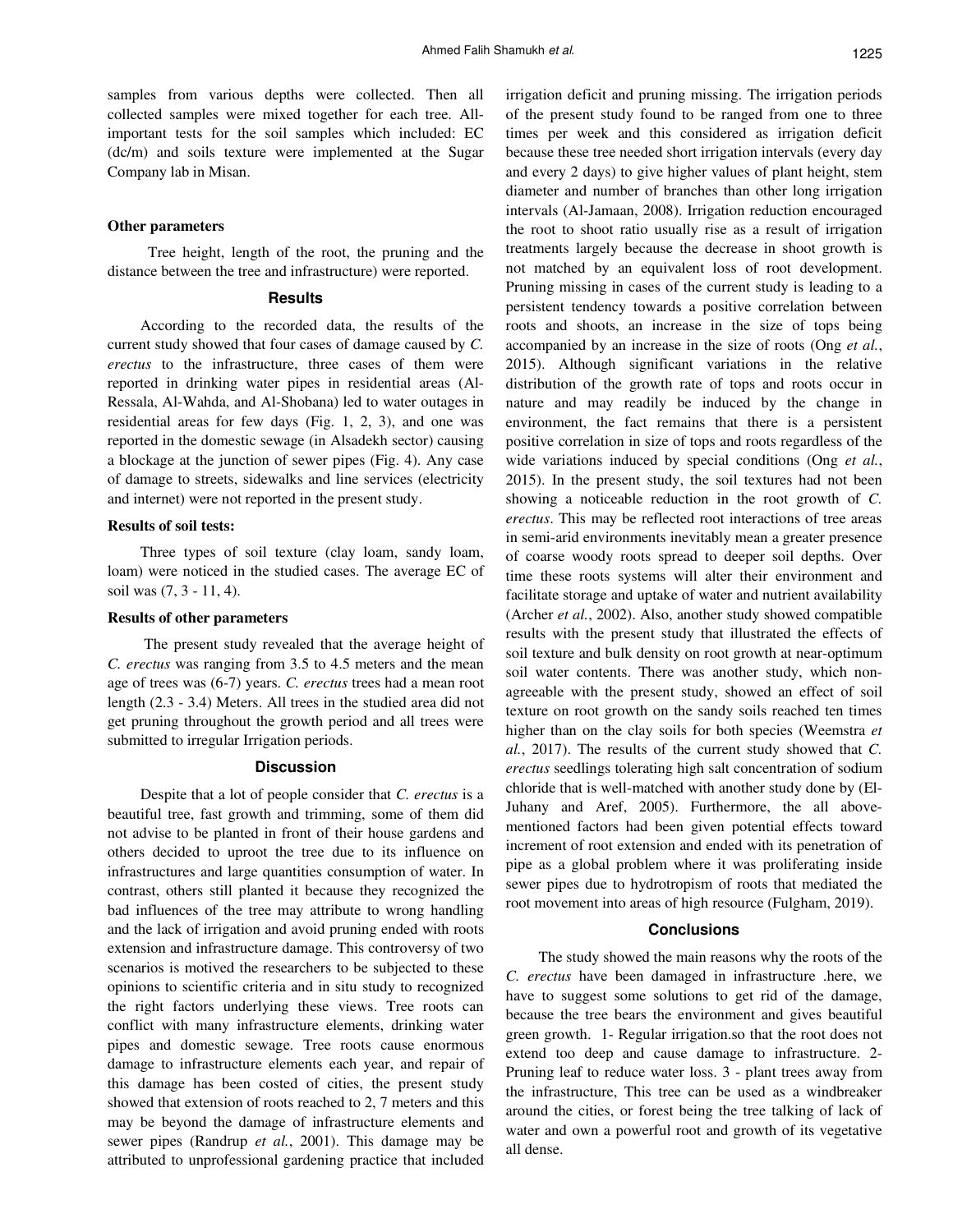#### **Table 1 :** Shows soil tests.

| Cases | Location   | <b>Species</b>       | soil tissue | EC(ds/m) |
|-------|------------|----------------------|-------------|----------|
|       | Al-Ressala | C. erectus L.        | clay loam   | 10.2     |
|       | Al-Wahda   | C. erectus L.        | Sandy loam  | 8.5      |
|       | Al-Shobana | C. erectus L.        | Loam        | 72       |
|       | Al-Sadekh  | <i>C. erectus L.</i> | clav loam   |          |

**Table 2 :** Shows gardening practice

| cases | Location   | <b>Species</b> | the pruning | Irrigation periods (week) |
|-------|------------|----------------|-------------|---------------------------|
|       | Al-Ressala | C. erectus L.  | No          | $-2$                      |
|       | Al-Wahda   | C. erectus L.  | No.         | i – 1                     |
|       | Al-Shobana | C. erectus L.  | No          | ' – 2                     |
|       | Al-Sadekh  | erectus L.     | No          | ' –∠                      |

**Table 3 :** Shows tree profile

| cases | Location   | <b>Species</b> | Age(year) | Plant.ht(m) | <b>Root Length</b> | Depth of<br>damage(m) |
|-------|------------|----------------|-----------|-------------|--------------------|-----------------------|
|       | Al-Ressala | C. erectus L.  | vers      |             | 2.8                |                       |
|       | Al-Wahda   | C. erectus L.  | vers      | 3.9         | 2.6                |                       |
|       | Al-Shobana | C. erectus L.  | 6 vers    | 3.5         | 2.3                | 1.25                  |
|       | Al-Sadekh  | C. erectus L.  | vers      | 4.2         | 3.4                |                       |

## **Acknowledgement**

Eng. Jabar Albahadly (Engineer at the Misan water directorate).

## **References**

- Abohassan, A.; Tewfik, S. and El-Wakeel, A. (2010). Effect of thinning on the above ground biomass of (*Conocarpus erectus* L.) trees in the western region of Saudi Arabia. Journal of King Abdulaziz University: Metrology, Environment and Arid Land Agricultural Sciences, 142**:** 1-29.
- Al-Humaid, A.I. and Moftah, A.E. (2007). Effects of hydrophilic polymer on the survival of buttonwood seedlings grown under drought stress. Journal of Plant Nutrition, 30**:** 53-66.
- Al-Jamaan, S.M. (2008). Response of Conocarpus Tree Growth to Treatment of Irrigation, Pruning and Paclobutrazol. M.Sc. Thesis, Fac. Food & Agric. Sci., King Saud Univ., 188p.
- Archer, N.; Quinton, J.N. and Hess, T. (2002). Below-ground relationships of soil texture, roots and hydraulic conductivity in two-phase mosaic vegetation in Southeast Spain. Journal of Arid Environments, 52**:** 535-553.
- El-Juhany, L.I. and Aref, I.M. (2005). Interactive effects of low water supply and high salt concentration on the growth and dry matter partitioning of *Conocarpus erectus* seedlings. Saudi Journal of Biological Sciences, 12**:** 147-157.
- Fulgham, D.T. (2019). Growth of Clonal Red Maples on Varying Site Conditions in Mississippi and Response to Pneumatic Fracturing and Liquid Injection, Mississippi State University.
- Nardini, A.; Salleo, S.; Gullo, M.L. and Pitt, F. (2000). Different responses to drought and freeze stress of *Quercus ilex* L. growing along a latitudinal gradient. Plant ecology, 148**:** 139-147.
- Ong, C.K.; Black, C. and Wilson, J. (2015). Tree-crop interactions: agroforestry in a changing climate, CABI.
- Randrup, T.; Mcpherson, E. and Costello, L. (2001). A review of tree root conflicts with sidewalks, curbs, and roads. Urban Ecosystems, 5**:** 209-225.
- Redha, A.; Suleman, P.; Al-Hasan, R. and Afzal, M. (2012). Responses of Conocarpus lancifolius to environmental stress: a case study in the semi-arid land of Kuwait. Phyton, 81**:** 181-190.
- Shams, Z.I. (2016). Changes in diversity and composition of flora along a corridor of different land uses in Karachi over 20 years: Causes and implications. Urban forestry & urban greening, 17**:** 71-79.
- Shohayeb, M.; Abdel-Hameed, E. and Bazaid, S. (2013). Antimicrobial activity of tannins and extracts of different parts of *Conocarpus erectus* L. Int J Pharm Bio Sci., 3**:** 544-553.
- Weemstra, M.; Sterck, F.J.; Visser, E.J.; Kuyper, T.W.; Goudzwaard, L. and Mommer, L. (2017). Fine-root trait plasticity of beech (Fagus sylvatica) and spruce (*Picea abies*) forests on two contrasting soils. Plant and Soil, 415**:** 175-188.